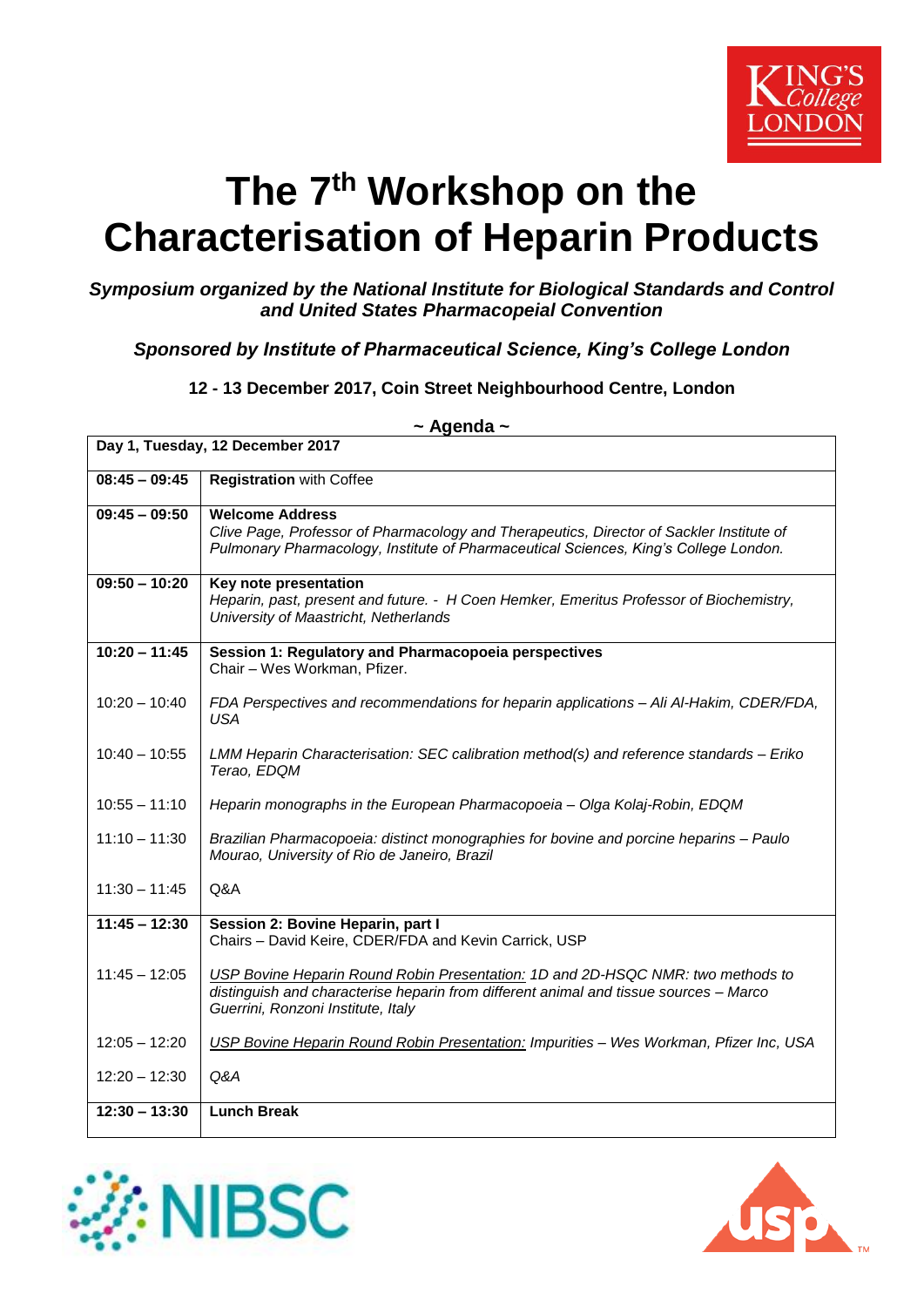

| $13:30 - 14:40$ | Session 2: Bovine heparin, Part II                                                                                                                   |
|-----------------|------------------------------------------------------------------------------------------------------------------------------------------------------|
| $13:30 - 13:40$ | USP Bovine Heparin Round Robin Presentation: Molecular weights - Barbara Mulloy, King's<br>College London, UK                                        |
| $13:40 - 13:55$ | USP Bovine Heparin Round Robin Presentation: Potency - Elaine Gray, NIBSC, UK                                                                        |
| $13:55 - 14:10$ | A bovine intestinal heparin preparation with high anticoagulant activity - Paulo Mourao,<br>University of Rio de Janeiro, Brazil                     |
| $14:10 - 14:30$ | FDA Proposals for reintroduction of bovine heparin to the US market - Ali Al-Hakim,<br>CDER/FDA, USA                                                 |
| $14:30 - 14:40$ | Q&A                                                                                                                                                  |
| $14:40 - 14:50$ | Interlude                                                                                                                                            |
| $14:50 - 16:10$ | <b>Session 3 - Heparin Safety Considerations</b><br>Chair - Ali Al-Hakim, FDA                                                                        |
| $14:50 - 15:05$ | Prion removal during the heparin manufacturing process - David Keire, CBER/FDA, USA                                                                  |
| $15:05 - 15:25$ | Linking physicochemical characteristics of heparin-protein complexes with immune activation -<br>Cynthia Sommers, CBER/FDA, USA                      |
| $15:25 - 15:45$ | Immunogenicity studies of bovine heparin - Gow Arepally, Duke University, USA                                                                        |
| $15:45 - 16:00$ | Structural process impurities in heparin due to the use of basic conditions in the heparin<br>process - Pascal Anger, Sanofi, France                 |
| $16:00 - 16:10$ | Q&A                                                                                                                                                  |
| $16:10 - 16:35$ | <b>Coffee Break</b>                                                                                                                                  |
| $16:35 - 18:00$ | Session 4 - Heparin Characterisation<br>Chair - Tim Rudd, NIBSC                                                                                      |
| $16:35 - 16:50$ | Determination of heparin activity by HSQC NMR - Bulent Ustun, Apsen Oss, Netherlands                                                                 |
| $16:50 - 17:05$ | A new process to produce high purity heparin sodium - Richard Yin, Yino Pharma, China                                                                |
| $17:05 - 17:20$ | SAX-HPLC and HSQC NMR spectroscopy: orthogonal methods for characterising heparin<br>batch composition - Franco Spelta, Opocrin SpA, Italy           |
| $17:20 - 17:35$ | Breakthrough in heparin analysis: holistic control by NMR spectrometry - Bernd Diehl,<br>Spectral Services AG, Germany                               |
| $17:35 - 17:50$ | USP potency adjusted bovine mucosal heparins are comparable to porcine mucosal heparin at<br>equivalent level - Walter Jeske, Loyola University, USA |
| $17:50 - 18:00$ | Q&A                                                                                                                                                  |
| $18:00 - 19:00$ | <b>Networking Drinks Reception</b>                                                                                                                   |